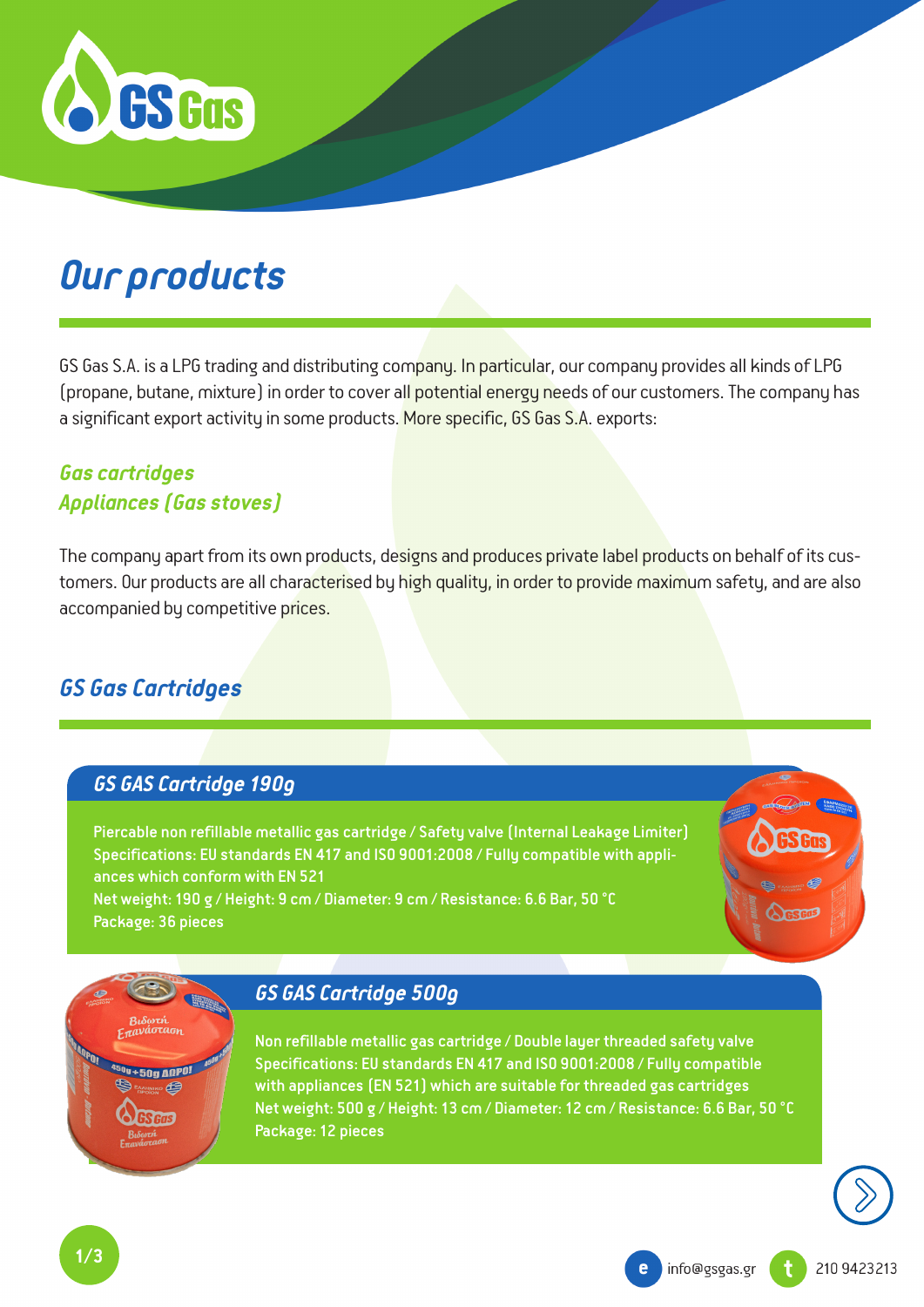



# *Appliances*

GS Gas S.A. offers a range of gas stoves which fully conform with the EU safety standards and regulations. More specific the company offers:

# *GS Gas stove for 190g piercable gas cartridges with or without safety valve GS Gas stove, with automatic ignition for threaded gas cartridges*

Our company is also able to design and produce private label appliances (gas stoves) on behalf of its customers.

#### *GS GAS Stove for 190g gas Cartridges*

Suitable for 190g piercable non refillable metallic gas cartridge with or without safety valve / Squared rack for better stability / Turning safety switch for absolute control of the flame's volume / Inox metal parts for resistance in corrosion

Specifications: EU standards EN 521 and ISO 9001:2008



# *GS GAS Stove with automatic ignition for threaded gas cartridges*

Suitable for threaded non refillable metallic gas cartridges / Automatic ignition system for easier and safer use / Squared rack for better stability / Turning safety switch for absolute control of the flame's volume / Inox metal parts for resistance in corrosion Specifications: EU standards EN 521 and ISO 9001:2008



**KAMINE**